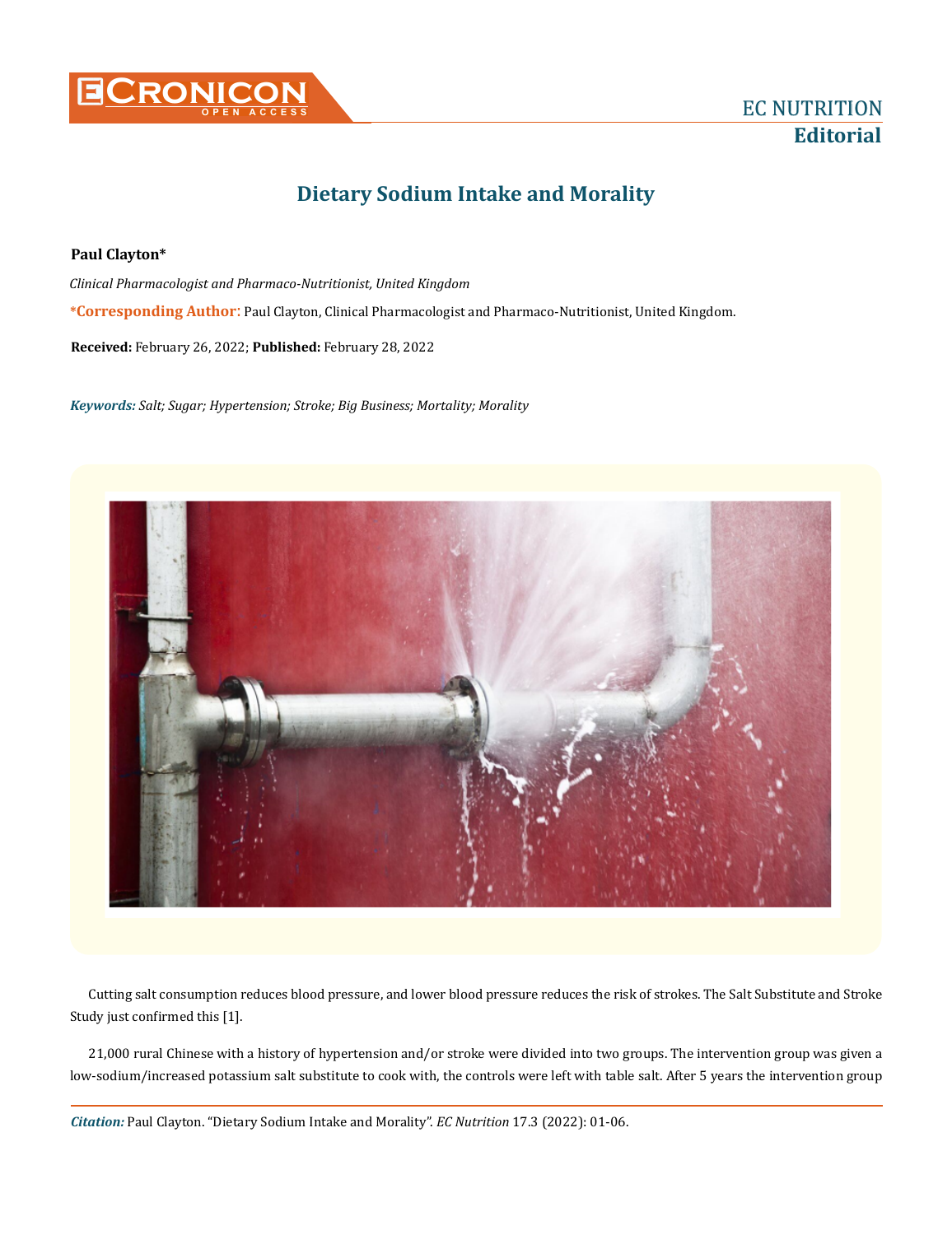## **Dietary Sodium Intake and Morality**

had a 14% reduction in stroke, a 13% reduction in major cardiovascular events and a 12% reduction in death. The controls stroked, infarcted and died just as they did before the white coats arrived.

This study is grossly unethical. It is inconceivable that the scientists, who are associated with major academic and clinical institutions in 4 countries, did not know that the control group was being left at higher risk. The study, which was hailed as a landmark, merely retraced steps carved out half a century ago by pioneering Finnish scientists.

A team lead by Hekki Karppanen, Eero Mervaala and Pekka Puska worked with the Finnish government – which had, uniquely, a medically qualified Minister of Health who was interested in the health of his constituents - to organize a regional and then national campaign to cut sodium intake.

Food companies were instructed to remove table salt from their formulations and replace it with the salt substitute PanSuola, which combined magnesium and potassium chloride with the amino acid l-lysine. And not only domestic companies; even mighty McDonalds was forced to use PanSuola in the burgers and fries they sold in Helsinki, Turku and Tampere [2].

Between 1972 and 1992 the average diastolic blood pressure in Finland fell by 10 mm Hg, and deaths from stroke and heart disease in men and women aged 30 - 59 fell by 60% [2-5]. Over that same time period, and despite increasing tobacco and alcohol use and growing obesity, Finnish life expectancy increased by 5 years [5].

I was lucky enough to meet Heikki several times in Helsinki when he was an emeritus professor at the university there, and was impressed by his integrity and decency. He is a good scientist with an enviable list of publications and a genuine concern for the health of his fellow men and women.

I told him how much I admired the North Karelia Project, as it was called, and how much I hoped it would inform medical and then political praxis. Older and wiser than me, he shook his head. 'We have the science', I remember him saying, 'But that is not enough. Finland is a small country, and our work is drowned out by louder voices who do not like what we have found.

I subsequently discovered (not from him), that the louder voices were those of the Salt Institute, a US-based trade association which fronted for salt producers and the food companies that relied on salt as a cheap flavor ingredient and preservative. Established in 1914 and a strong supporter of high salt consumption, it was only when the organization ceased operations in 2019 that industrial opposition to salt reduction finally dissolved.

The nefarious activities of the salt lobby mirror those of the sugar lobby, which paid for research designed to downplay any link between sugar and coronary heart disease and to put dietary saturated fat in the frame instead [6]. Between them the salt and the sugar industries have killed tens of millions of consumers, probably more than those who died due to tobacco, alcohol or recreational drugs.

Recreational drugs are illegal, although becoming less so now that our wastrel governments are so desperate for cash. Tobacco and alcohol are slapped with warning labels and restrictions on sale and use. Salt and sugar as the odd ones out. If anything we are consuming more of these, thanks to the progressive destruction of the middle classes and our spiraling intakes of ultra-processed food [7-9].

The multinational food companies spend billions not just marketing their products, but on marketing themselves as benign, cuddly, gemütlich - and it worked. We fucked up. We trusted them [10]. We became addicted to their ultra-processed product, to their minutely engineered bliss point and mouthfeel technology that leaves us simultaneously sick, bloated, unsatisfied, brain-damaged and craving for more [11-15].

*Citation:* Paul Clayton. "Dietary Sodium Intake and Morality". *EC Nutrition* 17.3 (2022): 01-06.

 $02$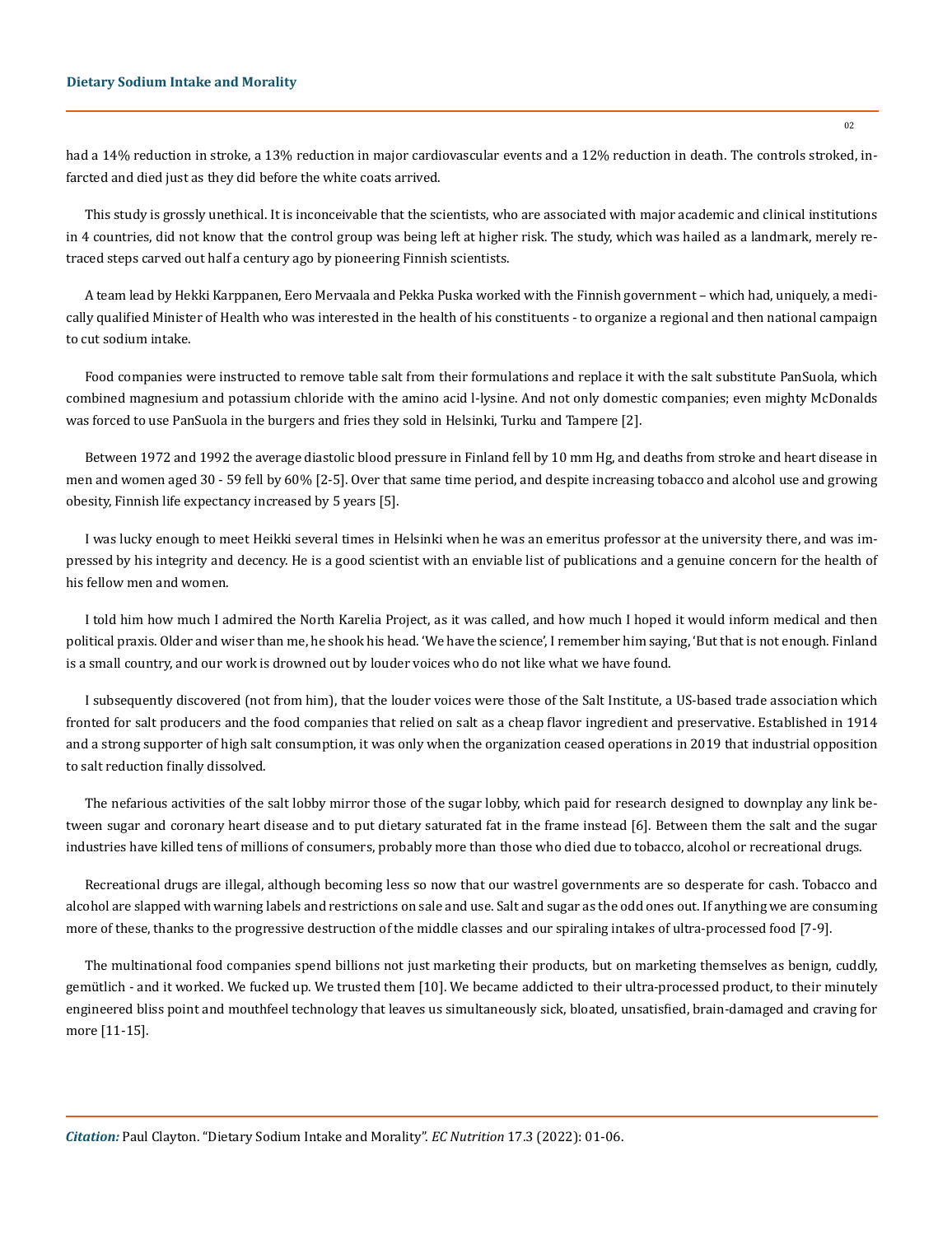Modern foods are very deliberately designed to be addictive, and the evidence that they are genuinely addictive is persuasive [16-19].

Cravings for these foods involve endogenous opioid peptide tone, and can be modulated by naltrexone [20-22], the same drug used to treat opiate overdose. High sugar concentrations affect dopaminergic brain chemistry in ways similar to drugs of addiction [23,24]; which explains why food addiction generally involves ultra-processed foods [25]. Tangential support for this comes from the success of food addiction programs such as Overeaters Anonymous, which uses techniques adapted from Alcoholics Anonymous [26].

NeuroFAST offers an alternative perspective [27]. This organization denies that food can be addictive and prefers to talk in terms of 'eating addiction', a scenario in which the consumer is the problem. You might think this is classic 'blame the victim' strategy, and your opinion might be influenced by the fact that NeuroFAST is heavily funded by the EU and is therefore influenced by industry, but I couldn't possibly comment.

Nor could I possibly describe NeuroFAST as the Salt Council redux. The fact that they faux-naively ask how can foods necessary to survival be addictive, when the food additives that are addictive (such as sugar) are obviously NOT necessary for survival, is just a teeny tiny mis-speak on their part. It must be mere coincidence that the food industry has added some form of sugar to three quarters of all the foods available in the USA [28], because how could they possibly know that added sugar reliably increases sales [29]?

The fact that NeuroFAST's darker twin is a weaponized brain imaging and decoding initiative brought to you by the good people of DARPA [30,31] is probably just another coincidence. Do not, under any circumstances, look at the man behind the curtain. Do not concern yourself with the fact that the vast amount of added addictive sugar in today's processed and ultra-processed foods is causing wide-spread liver damage [32-34], diabetes and obesity [35,36] and profoundly damaging our children.

Enough already. We need to talk. About the man behind the curtain, and his menu.

We cannot go on as we are, becoming fatter, sicker and more stupid as we descend into Idiocracy. We should at least consider changing course, though it won't be easy. Addiction, which is engineered by teams of applied psychologists, neurologists and IT specialists into foods, computer games, television programs and increasing numbers of consumer products, is at the core of today's business model.

In late-stage crony capitalism, wealth generation has shifted from production towards consumption and finally over-consumption. Just as alcohol companies depend on creating an endless supply of alcoholics, Big Phood now depends on creating over-eaters [37,38]. They have become very good at this.

Big Phood understands in minute and mechanistic detail why you eat a Dorito and continue to eat until the pack is empty. It is nothing to do with hunger. It is about targeting endogenous opioid peptide and dopaminergic tone, and getting the consumer hooked. The more effectively they can do this, the more successful their product and company will be.

Food techs have honed their skills to the point where the overwhelmingly negative effects of over-consuming their products are quite obviously killing us in very large numbers [39-41]. To Big Phood, mass disease and early death may be unimportant side-effects but there remains, against all odds, an ethical rump.

Although business ethics largely consist of avoiding jail and the lawcourts, bad headlines constitute another red flag. Increasing reports of ultra-processed deaths have started to trigger corporate messages hinting that their sick and dying consumers should perhaps ease up a little [42-44].

This virtue-signaling has no effect on sales or profits, and if it did would be stopped immediately. Making ultra-processed foods less habit-forming would mean losing market share to less scrupulous players, and is equally unpalatable. There is only one thing Big Phood can do at this point. They can retain addictiveness and healthy sales only if they make their products genuinely healthier.

*Citation:* Paul Clayton. "Dietary Sodium Intake and Morality". *EC Nutrition* 17.3 (2022): 01-06.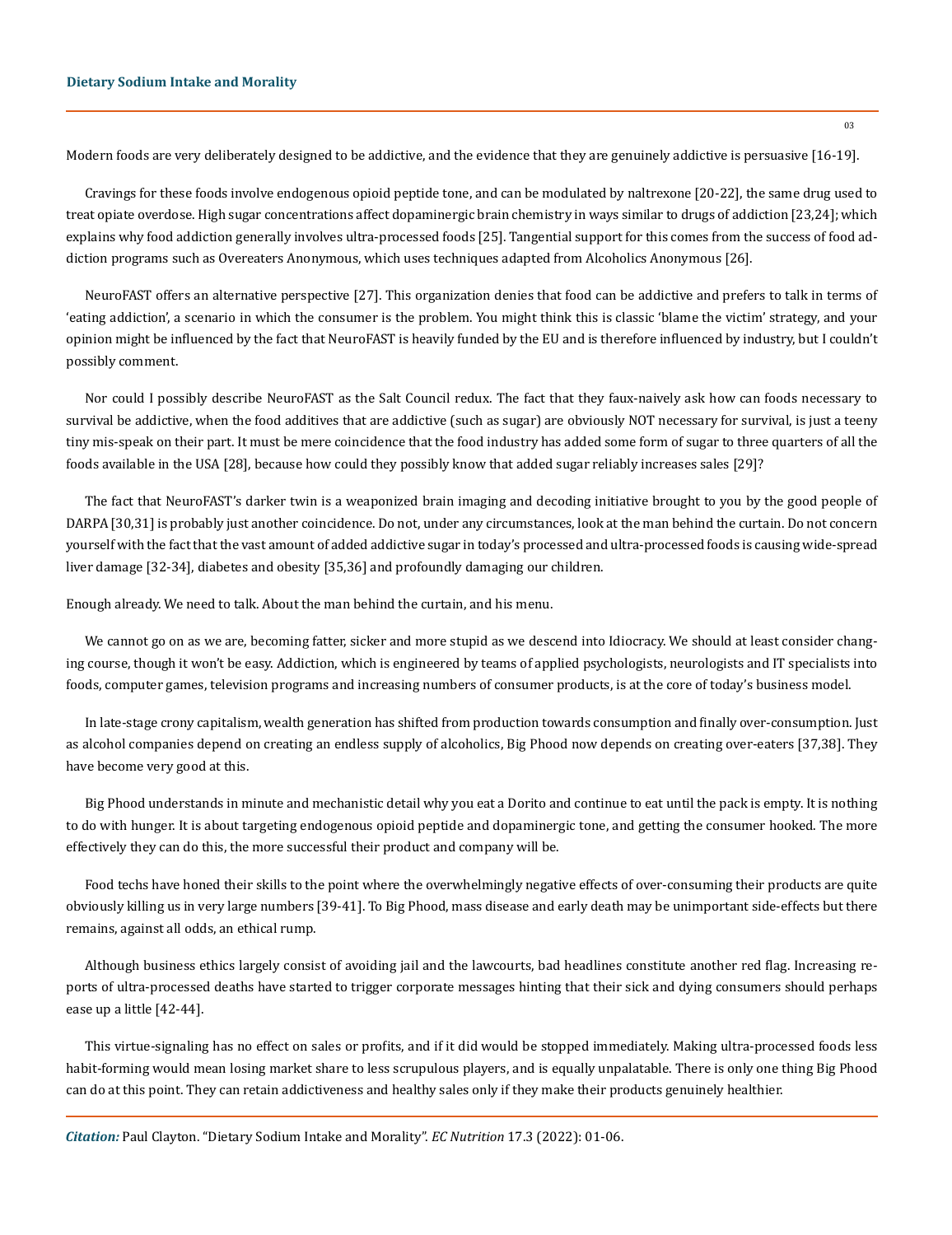The science to achieve this is widely available, so it is just a question of talking to the right people - but who? However many pieces of silver they earn the scientists, psychologists, lawyers, marketeers and other office spacers who enable these machines are flunkies, greasing the wheels of juggernauts beyond their control. The MD's, CEO's, CFO's and CTO's aren't really in change either.

Having worked inside a few multinationals I no longer believe there is a man behind the curtain. These huge corporate entities are distributed decision engines geared solely to profit maximization, and staff and higher executives are hired by the same algorithm. They consist of databases and spreadsheets with a veneer of brainpower, an egregore that will only change if forced to by new legislation or changing market demands.

In today's crony capitalism the legislative is bought and regulatory bodies are coopted. It comes down to us, the consumers. If enough of us vote with our wallets, if enough of us learn to cook, there will be change. Salt reduction is a small part of this. If not, pressure will build until at some point, there will be blood.

## **Bibliography**

- 1. Neal B., *et al*[. "Effect of Salt Substitution on Cardiovascular Events and Death".](https://pubmed.ncbi.nlm.nih.gov/34459569/) *New England Journal of Medicine* 385.12 (2021): 1067- [1077.](https://pubmed.ncbi.nlm.nih.gov/34459569/)
- 2. <http://www.worldactiononsalt.com/worldaction/europe/finland/>
- 3. [Karppanen H and Mervaala E. "Adherence to and population impact of non-pharmacological and pharmacological antihypertensive](https://pubmed.ncbi.nlm.nih.gov/8965292/) therapy". *[Journal of Human Hypertension](https://pubmed.ncbi.nlm.nih.gov/8965292/)* 10.1 (1996): S57-S61.
- 4. [Karppanen H and Mervaala E. "Sodium intake and mortality".](https://pubmed.ncbi.nlm.nih.gov/9605823/) *The Lancet* 351.9114 (1998): 1509.
- 5. [Karppanen H and Mervaala E. "Sodium intake and hypertension".](https://pubmed.ncbi.nlm.nih.gov/17046432/) *Progress in Cardiovascular Diseases* 49.2 (2006): 59-75.
- 6. Kearns CE., *et al*[. "Sugar Industry and Coronary Heart Disease Research: A Historical Analysis of Internal Industry Documents".](https://pubmed.ncbi.nlm.nih.gov/27617709/) *JAMA Internal Medicine* [176.11 \(2016\): 1680-1685.](https://pubmed.ncbi.nlm.nih.gov/27617709/)
- 7. [Juul F and Hemmingsson E. "Trends in consumption of ultra-processed foods and obesity in Sweden between 1960 and 2010".](https://pubmed.ncbi.nlm.nih.gov/25804833/) *Public Health Nutrition* [18.17 \(2015\): 3096-3107.](https://pubmed.ncbi.nlm.nih.gov/25804833/)
- 8. Wang L., *et al*[. "Trends in Consumption of Ultraprocessed Foods Among US Youths Aged 2-19 Years, 1999-2018".](https://pubmed.ncbi.nlm.nih.gov/34374722/) *Journal of the Ameri[can Medical Association](https://pubmed.ncbi.nlm.nih.gov/34374722/)* 326.6 (2021): 519-530.
- 9. De Vogli R., *et al*[. "The influence of market deregulation on fast food consumption and body mass index: A cross-national time series](https://pubmed.ncbi.nlm.nih.gov/24623903/) analysis". *[Bulletin of the World Health Organization](https://pubmed.ncbi.nlm.nih.gov/24623903/)* 92.2 (2014): 99-107.
- 10. <https://www.youtube.com/watch?v=-glKGjp50Ug>
- 11. [GBD Diet Collaborators. "Health effects of dietary risks in 195 countries, 1990-2017: A systematic analysis for the Global Burden of](https://pubmed.ncbi.nlm.nih.gov/30954305/) Disease Study 2017". *Lancet* [393.10184 \(2019\): 1958-1972.](https://pubmed.ncbi.nlm.nih.gov/30954305/)
- 12. Calvo-Ochoa E., *et al*[. "Short-term high-fat-and-fructose feeding produces insulin signaling alterations accompanied by neurite and](https://pubmed.ncbi.nlm.nih.gov/24667917/) [synaptic reduction and astroglial activation in the rat hippocampus".](https://pubmed.ncbi.nlm.nih.gov/24667917/) *Journal of Cerebral Blood Flow and Metabolism* 34.6 (2014): [1001-1008.](https://pubmed.ncbi.nlm.nih.gov/24667917/)
- 13. Beilharz JE., *et al*[. "Short exposure to a diet rich in both fat and sugar or sugar alone impairs place, but not object recognition memory](https://pubmed.ncbi.nlm.nih.gov/24309633/) in rats". *[Brain, Behavior, and Immunity](https://pubmed.ncbi.nlm.nih.gov/24309633/)* 37 (2014): 134-141.

*Citation:* Paul Clayton. "Dietary Sodium Intake and Morality". *EC Nutrition* 17.3 (2022): 01-06.

04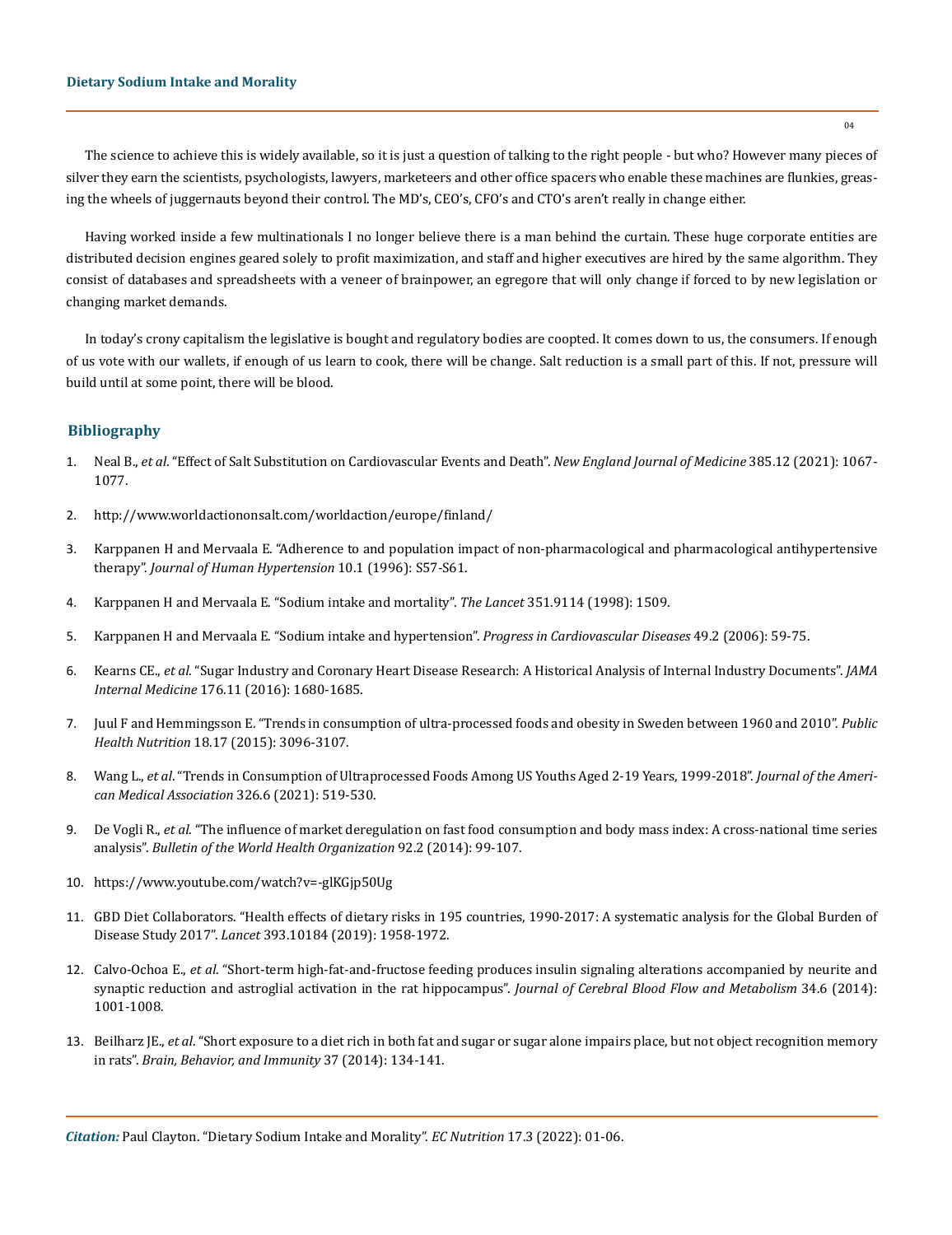- 14. Beilharz JE., *et al*[. "Short-term exposure to a diet high in fat and sugar, or liquid sugar, selectively impairs hippocampal-dependent](https://pubmed.ncbi.nlm.nih.gov/26970578/) [memory, with differential impacts on inflammation".](https://pubmed.ncbi.nlm.nih.gov/26970578/) *Behavioural Brain Research* 306 (2016): 1-7.
- 15. Fusco S., *et al*[. "Maternal insulin resistance multigenerationally impairs synaptic plasticity and memory via gametic mechanisms".](https://www.nature.com/articles/s41467-019-12793-3) *[Nature Communications](https://www.nature.com/articles/s41467-019-12793-3)* 10.1 (2019): 4799.
- 16. Spangler R., *et al*[. "Opiate-like effects of sugar on gene expression in reward areas of the rat brain".](https://pubmed.ncbi.nlm.nih.gov/15135221/) *Molecular Brain Research* 124.2 [\(2004\): 134-142.](https://pubmed.ncbi.nlm.nih.gov/15135221/)
- 17. Pelchat ML., *et al*[. "Images of desire: Food-craving activation during fMRI".](https://pubmed.ncbi.nlm.nih.gov/15589112/) *Neuroimage* 23.4 (2004): 1486-1493.
- 18. Avena NM., *et al*[. "Evidence for sugar addiction: Behavioral and neurochemical effects of intermittent, excessive sugar intake".](https://pubmed.ncbi.nlm.nih.gov/17617461/) *Neuro[science and Biobehavioral Reviews](https://pubmed.ncbi.nlm.nih.gov/17617461/)* 32.1 (2008): 20-39.
- 19. Lenoir M., *et al*[. "Intense sweetness surpasses cocaine reward".](https://pubmed.ncbi.nlm.nih.gov/17668074/) *PLoS ONE* 2.8 (2007): e698.
- 20. Mason AE., *et al*[. "Acute responses to opioidergic blockade as a biomarker of hedonic eating among obese women enrolled in a](https://pubmed.ncbi.nlm.nih.gov/25931433/) [mindfulness-based weight loss intervention trial".](https://pubmed.ncbi.nlm.nih.gov/25931433/) *Appetite* 91 (2015): 311-320.
- 21. Mason AE., *et al*[. "Putting the brakes on the "drive to eat": Pilot effects of naltrexone and reward-based eating on food cravings among](https://pubmed.ncbi.nlm.nih.gov/26164674/) obese women". *[Eating Behaviors](https://pubmed.ncbi.nlm.nih.gov/26164674/)* 19 (2015): 53-56.
- 22. Mason AE., *et al*[. "Reduced reward-driven eating accounts for the impact of a mindfulness-based diet and exercise intervention on](https://pubmed.ncbi.nlm.nih.gov/26867697/) [weight loss: Data from the SHINE randomized controlled trial".](https://pubmed.ncbi.nlm.nih.gov/26867697/) *Appetite* 100 (2016): 86-93.
- 23. [Johnson PM and Kenny PJ. "Dopamine D2 receptors in addiction-like reward dysfunction and compulsive eating in obese rats".](https://pubmed.ncbi.nlm.nih.gov/20348917/) *Nature Neuroscience* [13.5 \(2010\): 635-641.](https://pubmed.ncbi.nlm.nih.gov/20348917/)
- 24. Davis C., *et al*[. "Food cravings, appetite, and snack-food consumption in response to a psychomotor stimulant drug: The moderating](https://pubmed.ncbi.nlm.nih.gov/24847301/) effect of 'food-addiction'". *[Frontiers in Psychology](https://pubmed.ncbi.nlm.nih.gov/24847301/)* 5 (2014): 403.
- 25. Gordon EL., *et al*[. "What Is the Evidence for "Food Addiction?" A Systematic Review".](https://pubmed.ncbi.nlm.nih.gov/29649120/) *Nutrients* 10.4 (2018): 477.
- 26. <https://www.verywellmind.com/what-is-overeaters-anonymous-5089112>
- 27. [Mercer JG and Bird SP. "NeuroFAST the integrated neurobiology of food intake, addiction and stress".](https://pubmed.ncbi.nlm.nih.gov/22647310/) *Obesity Facts* 5.2 (2012): 293- [297.](https://pubmed.ncbi.nlm.nih.gov/22647310/)
- 28. Ng SW., *et al*[. "Use of caloric and noncaloric sweeteners in US consumer packaged foods, 2005-2009".](https://pubmed.ncbi.nlm.nih.gov/23102182/) *Journal of the Academy of Nutrition and Dietetics* [112.11 \(2012\): 1828-1834.](https://pubmed.ncbi.nlm.nih.gov/23102182/)
- 29. Andreyeva T., *et al*[. "The impact of food prices on consumption: A systematic review of research on the price elasticity of demand for](https://pubmed.ncbi.nlm.nih.gov/20019319/) food". *[American Journal of Public Health](https://pubmed.ncbi.nlm.nih.gov/20019319/)* 100.2 (2010): 216-222.
- 30. <https://www.darpa.mil/program/neuro-function-activity-structure-and-technology>
- 31. <https://www.darpa.mil/program/our-research/darpa-and-the-brain-initiative>
- 32. Lustig RH., *et al*[. "Isocaloric fructose restriction and metabolic improvement in children with obesity and metabolic syndrome".](https://pubmed.ncbi.nlm.nih.gov/26499447/) *Obesity* [24.2 \(2016\): 453-460.](https://pubmed.ncbi.nlm.nih.gov/26499447/)
- 33. Gugliucci A., *et al*[. "Short-term isocaloric fructose restriction lowers apoC-III levels and yields less atherogenic lipoprotein profiles in](https://pubmed.ncbi.nlm.nih.gov/27451002/) [children with obesity and metabolic syndrome".](https://pubmed.ncbi.nlm.nih.gov/27451002/) *Atherosclerosis* 253 (2016): 171-177.